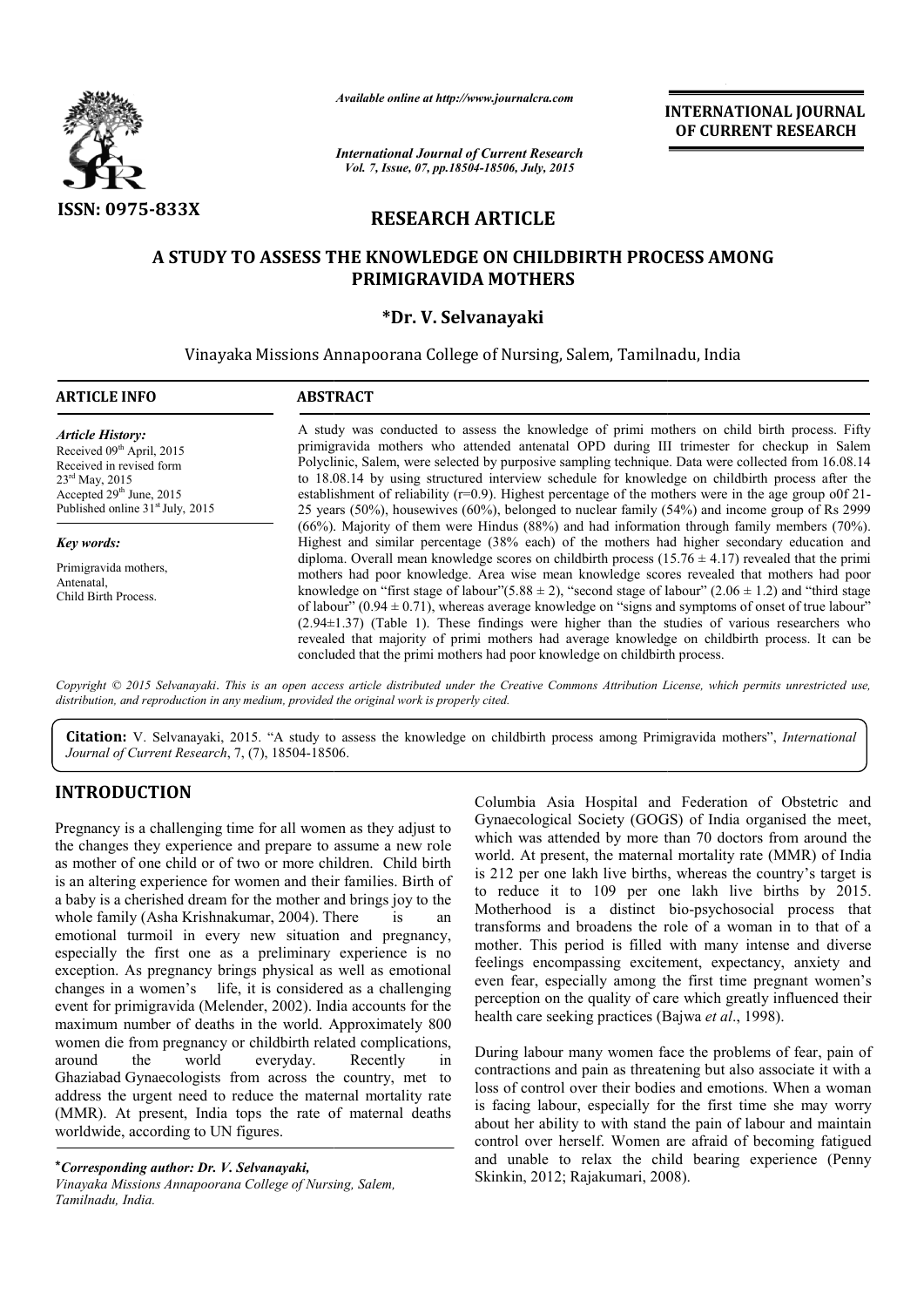There is significant positive correlation between perceived control and child birth satisfaction. Perceived control of experience of labour can be obtained by adequate knowledge and understanding of child birth process (Crowe and Von Baryer, 1998).

Prenatal preparation of primigravida helps them to get rid off false ideas and fears about the labour and delivery and they were able to active part in the breathing and relaxation technique, coached pushing and breast feeding in the third stage of labour (Penny Skinkin, 2012).

The nurse assesses the woman's knowledge regarding the child birth experience. The woman's knowledge base will be affected by previous birth, attendance child birth education classes and the amount of information she has been able to gather during her pregnancy (Bester *et al*., 1992).

Nurses have an important role to play in activities related to the health of mother and children and they are working with the Government Voluntary Organizations and agencies working for their welfare. This will help the personnel to disseminate the child birth information to the client, family and community is one of the primary functions of the midwives for attaining their optimum state of well being.

### **Objective**

To assess the knowledge of primi mothers on child birth process.

## **MATERIALS AND METHODS**

Fifty primigravida mothers who attended antenatal OPD during III trimester for checkup in Salem Polyclinic, Salem, were selected by purposive sampling technique. Data were collected from 16.08.14 to 18.08.14 by using structured interview schedule for knowledge on childbirth process after the establishment of reliability (r=0.9).

## **RESULTS**

Highest percentage of the mothers were in the age group o0f 21-25 years (50%), housewives (60%), belonged to nuclear family (54%) and income group of Rs 2999 (66%). Majority of them were Hindus (88%) and had information through family members (70%).

Highest and similar percentage (38% each) of the mothers had higher secondary education and diploma.

Overall mean knowledge scores on childbirth process (15.76  $\pm$ 4.17) revealed that the primi mothers had poor knowledge. Area wise mean knowledge scores revealed that mothers had poor knowledge on "first stage of labour"  $(5.88 \pm 2)$ , "second" stage of labour" (2.06  $\pm$  1.2) and "third stage of labour" (0.94  $\pm$ 0.71), whereas average knowledge on "signs and symptoms of onset of true labour"  $(2.94\pm1.37)$  (Table 1). These findings were higher than the studies of various researchers who revealed that majority of primi mothers had average knowledge on childbirth process.

**Table 1. Area wise distribution of mean, SD and mean percentage of knowledge score of primi mothers regarding child birth process**

| Area                           | Max score |       | Knowledge score    |          |  |
|--------------------------------|-----------|-------|--------------------|----------|--|
|                                |           | Mean  | <b>SD</b>          | Mean $%$ |  |
| Introduction to labour process |           | 3.94  | 1.25               | 56.2     |  |
| Signs and symptoms of onset    |           | 2.94  | 137                | 42       |  |
| of true labour                 |           |       |                    |          |  |
| First stage of labour          | 17        | 5.88  | $\mathfrak{D}_{1}$ | 34.5     |  |
| Second stage of labour         | 6         | 2.06  | 1.2                | 34       |  |
| Third stage of labour          | 3         | 0.4   | 0.71               | 31       |  |
| Overall                        | 40        | 15.76 | 4 17               | 39.4     |  |

Majority of the mothers (74%) knew the meaning of labour, 56% of them knew that hot water bath, hot drinks and walking are the management for false labour. Ibach. F (2007) found strong intense pain and burning of the perineum as the pressure increased on the vulva during second stage of labour highest% of mothers knew that more than 50 ml of blood loss is postpartum hemorrhage, Lucita, (2007), reported that if the length of third stage of labour exceeds 30 minutes then there is an increased risk of PPH.

Percentage wise distribution of level of knowledge scores of primi mothers shows that 67.76% of them had poor knowledge, whereas 32.24% of them had average knowledge on childbirth process. Hence, it can be interpreted that majority of the mothers had poor knowledge on child birth process (Figure 1).



**Figure 1. Pie diagram showing percentage wise distribution of knowledge level of primi mothers on child birth process**

#### **Conclusion**

It can be concluded that the primi mothers had poor knowledge on childbirth process, where we as health personnel need to disseminate the education programmes on various methods to improve the knowledge on child birth process which will ultimately help the mothers to reduce their fear and anxiety during labour process through which the co-operation of the mothers during delivery will be enhanced and the maternal and newborn complications such as morbidity and mortality rates will be reduced.

### **Implications**

### *Nursing practice:*

Nursing professionals working in hospital and community to educate the primi mothers regarding child birth process.